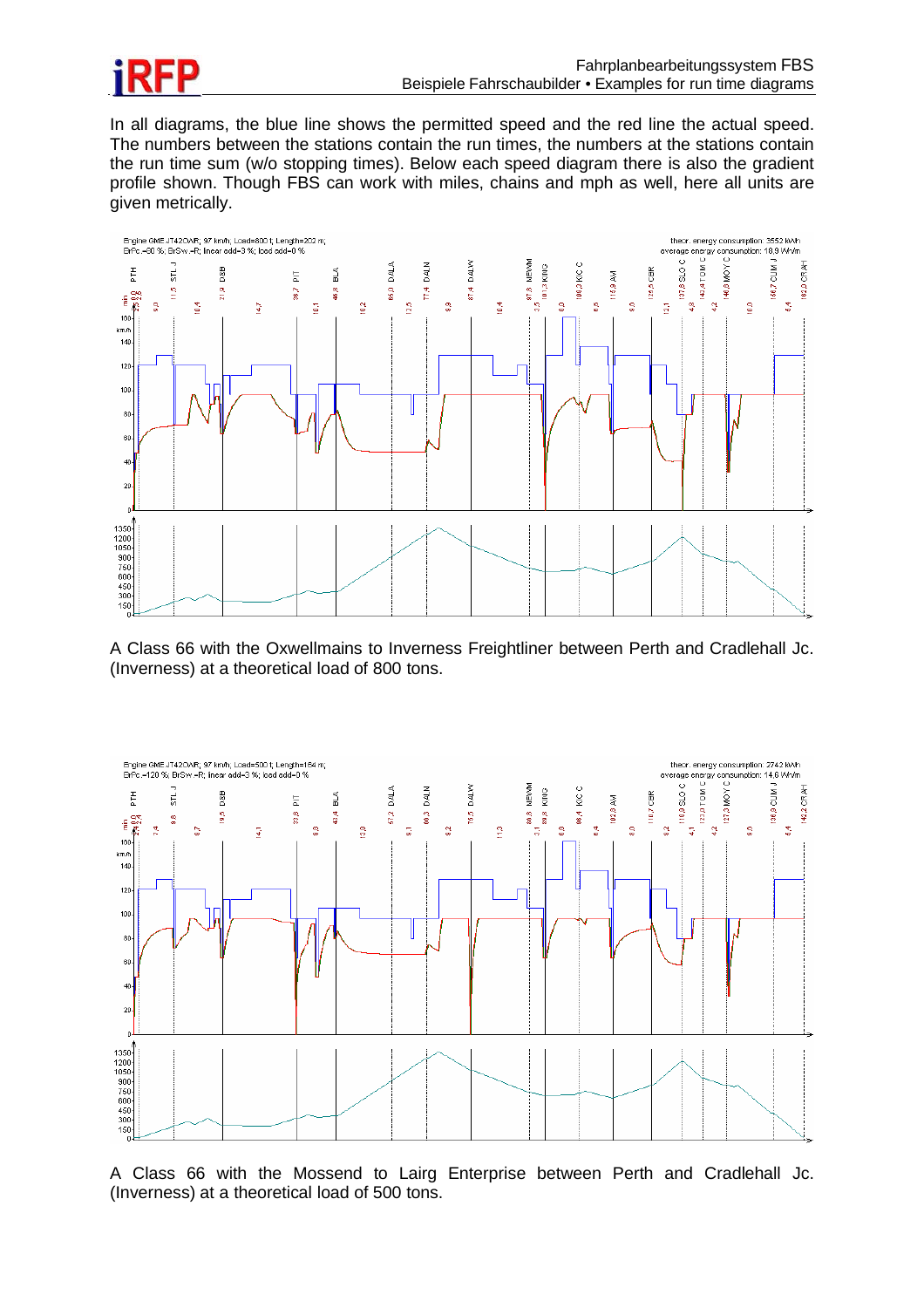



A Class 67 with the Law Junction to Inverness Parcels between Perth and Inverness at a theoretical load of 310 tons.



A Class 67 with the 1S25 (Euston -) Edinburgh to Inverness Sleeper between Perth and Inverness.